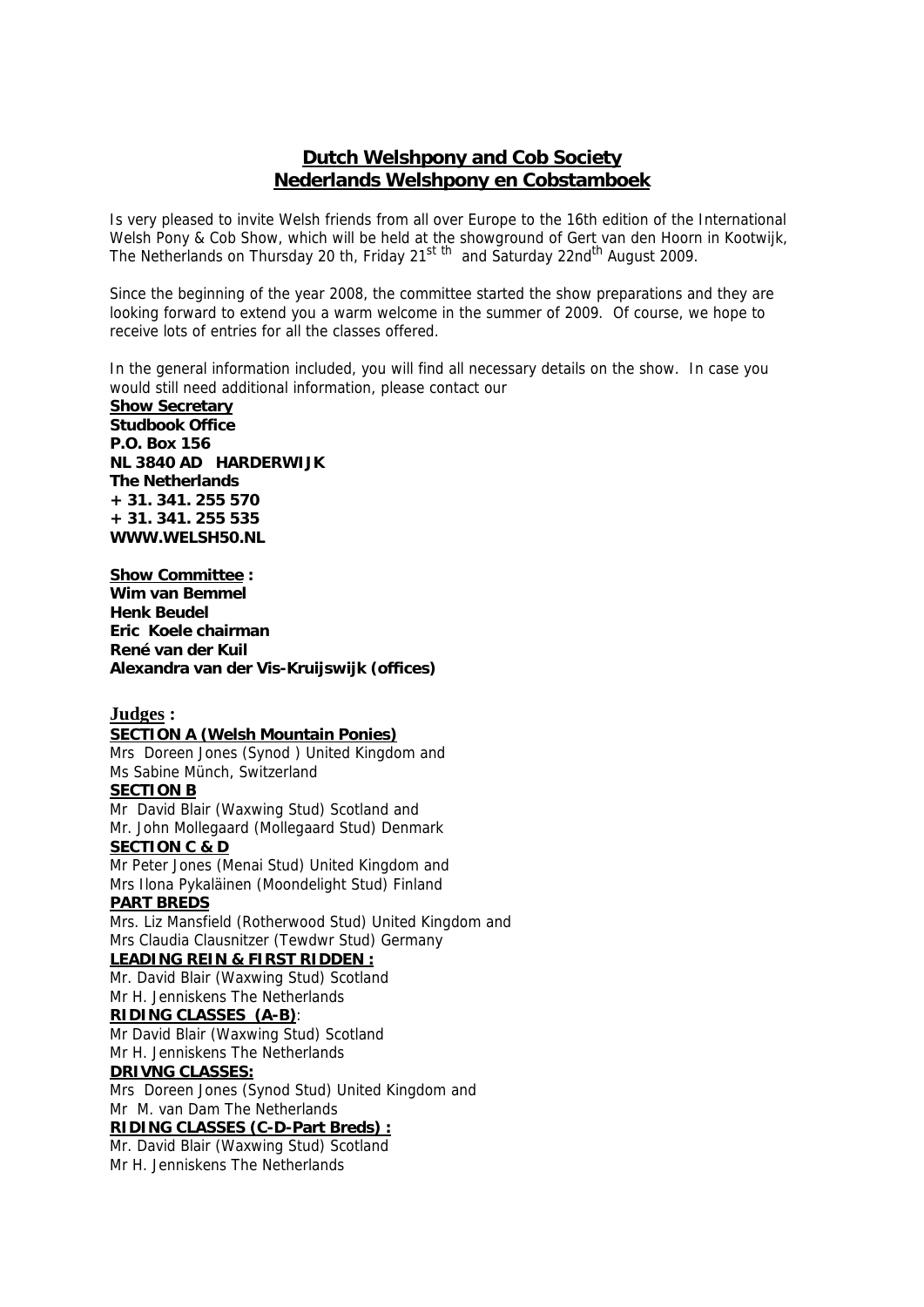### **Trophies kindly presented by:**

Welsh Pony & Cob Societies all over Europe, Studs of Welsh Ponies & Cobs.

#### **Rosettes kindly presented by:**

The Welsh Pony & Cob Society, Aberystwyth, U.K.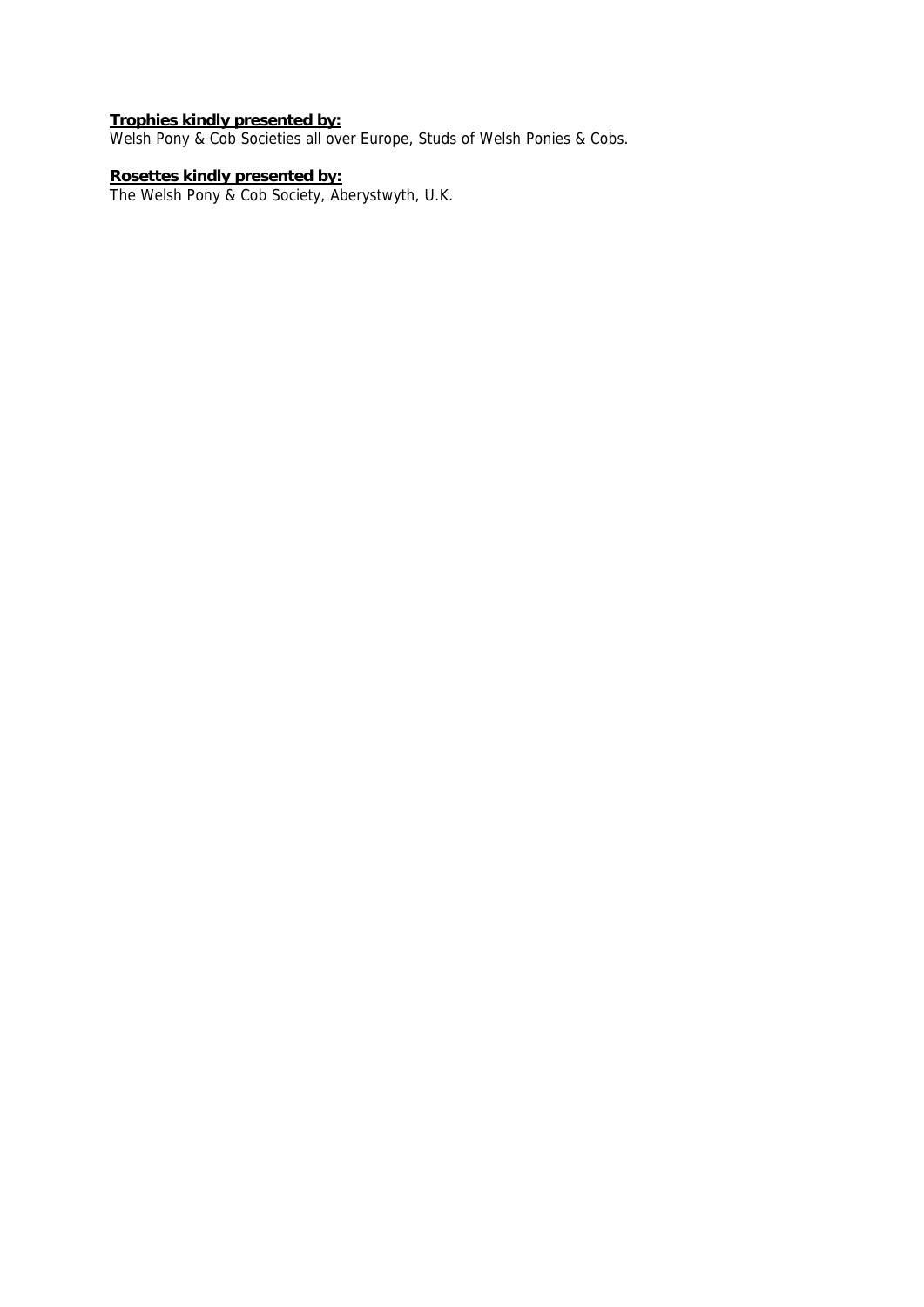## **Friday August 21st, 2009**

#### **Leading Rein & First Ridden classes**

- 1. Leading rein: mares or geldings in the Welsh Studbook of 4 yrs and older not exceeding 12hh (121.9 cm). Riders must have reached their 3<sup>rd</sup> birthday, but must not have reached their 9<sup>th</sup> birthday before the 1<sup>st</sup> January 2009.
- 2. First Ridden: mares or geldings in the Welsh Studbook of 4 years and older, not exceeding 12.2 hh (127 cm). Riders must have reached their 3<sup>rd</sup> birthday, but must not have reached their 12<sup>th</sup> birthday before 1<sup>st</sup> January 2009.

## **S1. International Mini Ridden Championship : 1st & 2nd prize winners from the Leading Rein and First Ridden Classes to compete for the HENIARTH STUD TROPHY.**

#### **Ridden classes – for riders of any age.**

- 3. Section A no entries to be shown on the lead rein.
- 4. Section B no entries to be shown on the lead rein.
- 5. Section C
- 6. Section D
- 7. Part Breds 14.2 hh (147.3 cm) and under
- 8. Part Breds over 14.2 hh (147.3 cm)

## **+ S2 International Ridden Champion : 1st and 2nd of classes 3 – 8 to compete.**

 Riders in the classes 3-8 can not compete additionallyin the leading rein and first ridden classes (1-2).

### **Driven classes.**

- 9. Harness class, single, section A and B, to be shown in a show wagon
- 10. Harness class, single, section C and D, to be shown in a show wagon
- 11. Harness class, single, Part Bred, to be shown in a show wagon
- + Champion harness
- 12. Harness class, unicorns, pairs, tandems or four-in-hand
- + Champion harness, non-single
- 13. Private driving, single, section A and B
- 14. Private driving, single, section C and D
- 15. Private driving, single, Part Bred
- + Champion private driving
- 16. Private driving, unicorns, pairs, tandems or four-in-hand
- + Champion private driving, non-single

\* If there is a good number of Harness classes, the section A and the section B harness classes will be split.

\* If there is a good number of Harness classes, the section C and the section D harness classes will be split.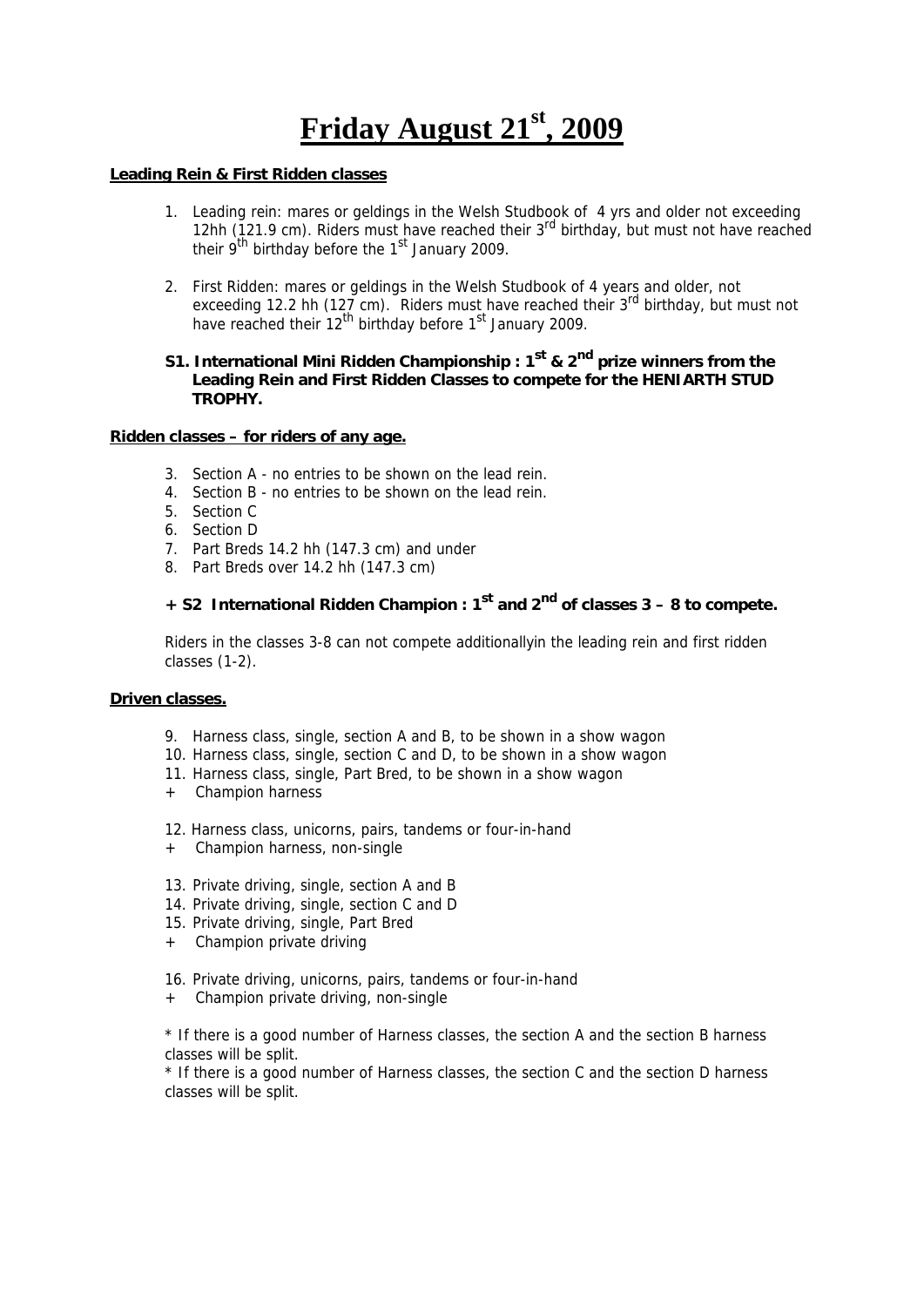## Saturday August 22<sup>nd</sup>, 2009

## **All in-hand classes and all International Championships will be held on Saturday.**

#### **Foal classes :**

If catalogued entries exceed thirty, the classes will be split into colt and filly classes.

#### **Adult classes :**

If catalogued entries exceed thirty, the classes will be split into a class for 4 to 7 years olds and one for 8 years and over.

## **Welsh Mountain Ponies - section A not exceeding 12hh (121.9 cm).**

#### Class :

- 17. Yearling colts
- 18. Yearling fillies or geldings
- 19. 2 years old colts
- 20. 2 years old fillies or geldings
- 21. 3 years old colts
- 22. 3 years old fillies or geldings

## **S3. Junior Championship section A : 1<sup>st</sup> and 2<sup>nd</sup> from classes 17-22 to compete**

- 23. Mares 4 years and over without foals and geldings
- 24. Brood mares, 4 years and over
- 25. Foals, to be led and accompanied by their dams
- 26. Stallions 4 years and over
- 27. Geldings 4 years and over

## **S4. Adult championship section A : 1st and 2nd from classes 23, 24, 26 and 27 to compete**

- $+ 1<sup>st</sup>$  and 2<sup>nd</sup> of class 25 will be eligible for the International Foal Championship
- + The Junior Champion and Reserve will be eligible for the International Junior Championship
- + The Adult champion and Reserve will be eligible for the International Adult Championship

## **WELSH PONIES – section B not exceeding 13.2 hh (137.2 cm)**

Class :

- 28. Yearling colts
- 29. Yearling fillies or geldings
- 30. 2 years old colts
- 31. 2 years old fillies or geldings
- 32. 3 years old colts
- 33. 3 years old fillies or geldings
- **S5. Junior Championship section B : 1st and 2nd from classes 28-33 to compete**
- 34. Mares 4 years and over without foals and geldings
- 35. Brood mares, 4 years and over
- 36. Foals, to be led and accompanied by their dams
- 37. Stallions 4 years and over
- 38. Geldings 4 years and over

**S6. Adult championship section B : 1st and 2nd from classes 34, 35, 37 and 38 to compete**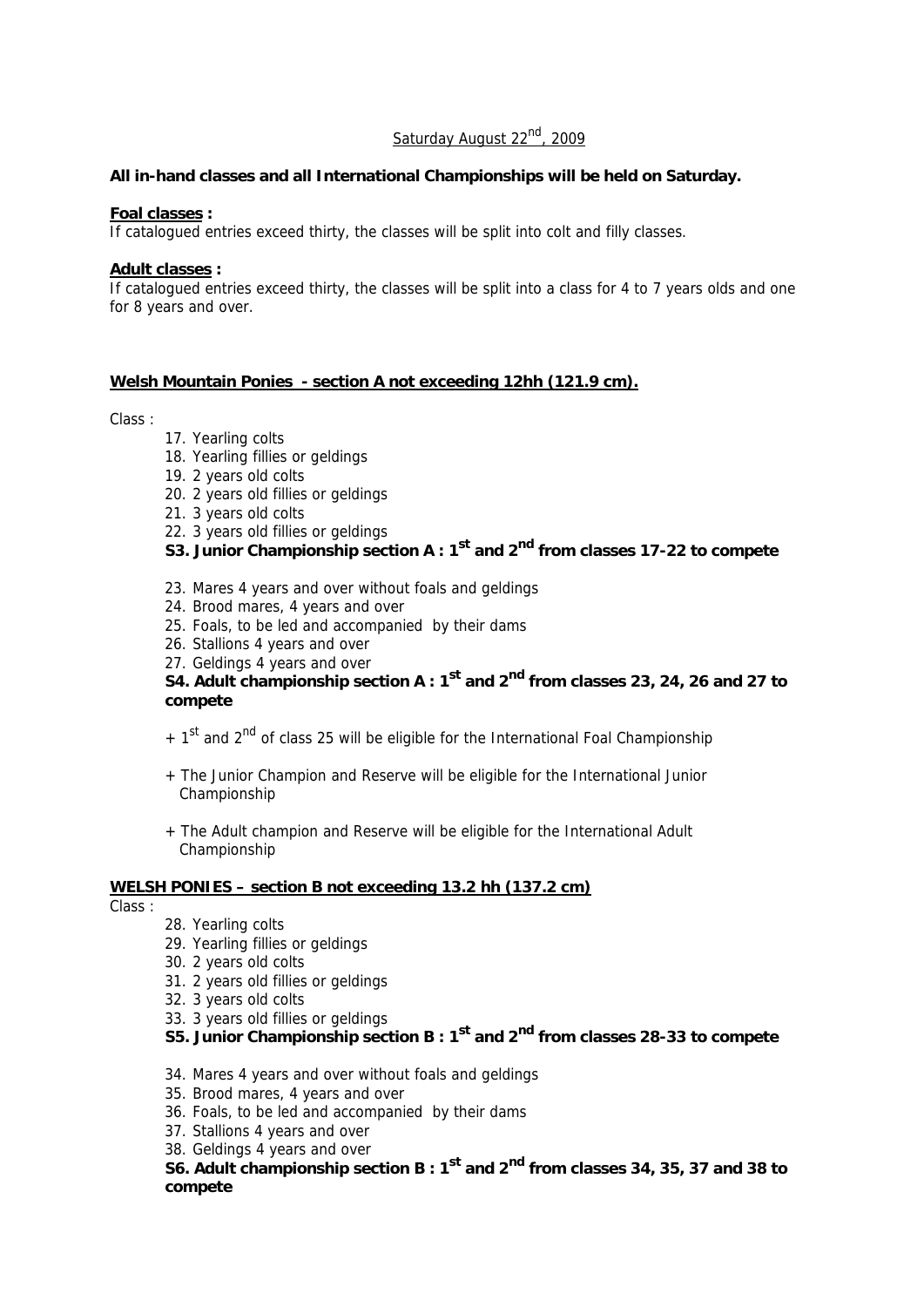- $+ 1<sup>st</sup>$  and 2<sup>nd</sup> of class 36 will be eligible for the International Foal Championship
- + The Junior Champion and Reserve will be eligible for the International Junior Championship
- + The Adult champion and Reserve will be eligible for the International Adult Championship

#### **WELSH PONIES (COB TYPE) – section C not exceeding 13.2 hh (137.2 cm)**

Class :

- 39. Yearling colts
- 40. Yearling fillies or geldings
- 41. 2 years old colts
- 42. 2 years old fillies or geldings
- 43. 3 years old colts
- 44. 3 years old fillies or geldings
- **S7. Junior Championship section C : 1st and 2nd from classes 39-44 to compete**
- 45. Mares 4 years and over without foals and geldings
- 46. Brood mares, 4 years and over
- 47. Foals, to be led and accompanied by their dams
- 48. Stallions 4 years and over
- 49. Geldings 4 years and over

## **S8. Adult championship section C : 1st and 2nd from classes 45, 46, 47 and 49 to compete**

- $+ 1<sup>st</sup>$  and 2<sup>nd</sup> of class 47 will be eligible for the International Foal Championship
- + The Junior Champion and Reserve will be eligible for the International Junior Championship
- + The Adult champion and Reserve will be eligible for the International Adult Championship

## **WELSH COBS–section D exceeding 13.2hh (137.2 cm)**

Class :

- 50. Yearling colts
- 51. Yearling fillies or geldings
- 52. 2 years old colts
- 53. 2 years old fillies or geldings
- 54. 3 years old colts
- 55. 3 years old fillies or geldings
- **S9. Junior Championship section D : 1st and 2nd from classes 50-55 to compete**
- 56. Mares 4 years and over without foals and geldings
- 57. Brood mares, 4 years and over
- 58. Foals, to be led and accompanied by their dams
- 59. Stallions 4 years and over
- 60. Geldings 4 years and over

## **S10. Adult championship section D : 1st and 2nd from classes 56, 57, 59 and 60 to compete**

- $+1<sup>st</sup>$  and 2<sup>nd</sup> of class 55 will be eligible for the International Foal Championship
- + The Junior Champion and Reserve will be eligible for the International Junior Championship
- + The Adult champion and Reserve will be eligible for the International Adult Championship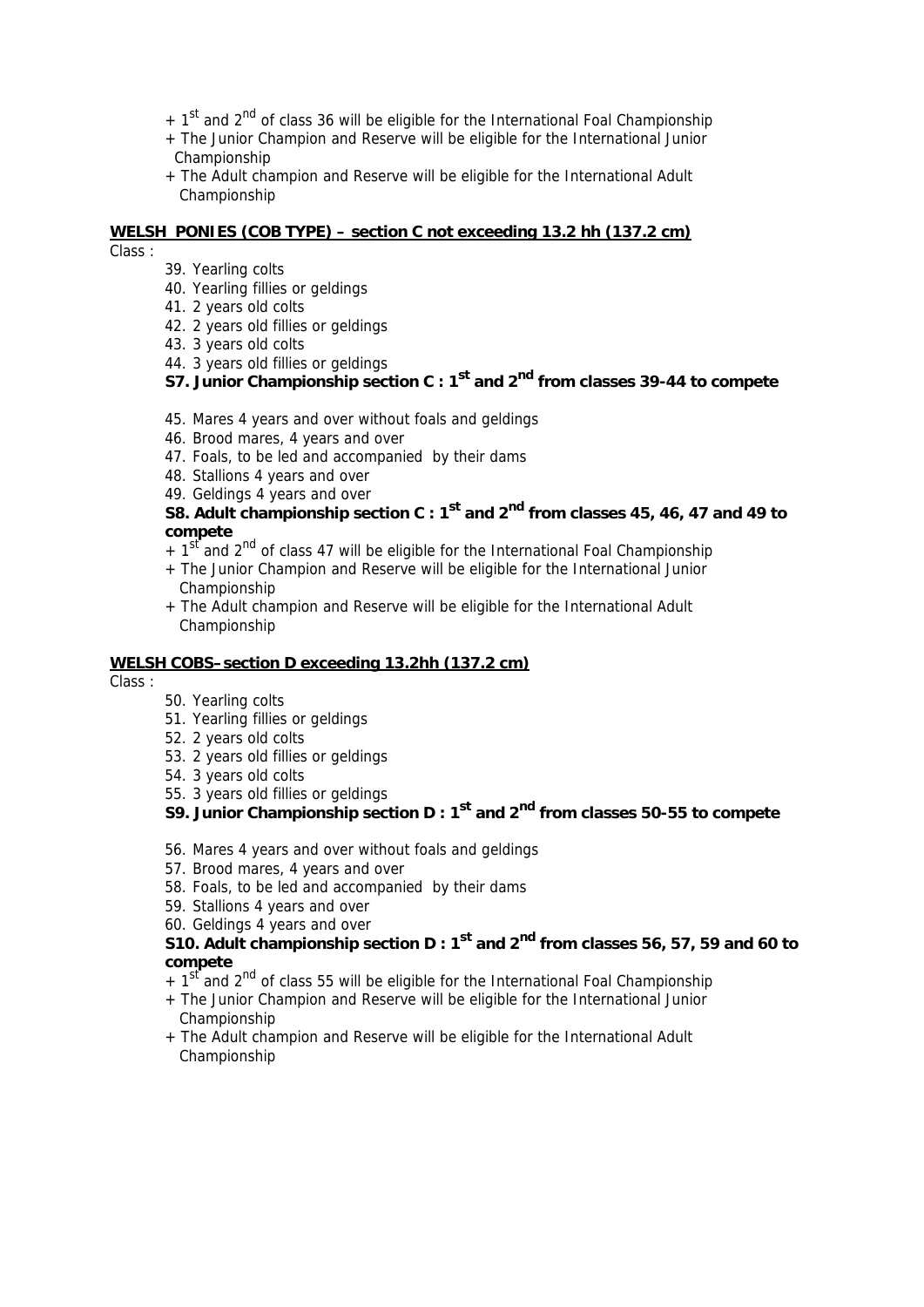- **S11. International Foal Championship : 1st and 2nd from classes 25, 36,47 en 58 to compete.**
- **S12. International Junior Championship : Junior champions and reserves from each section A,B,C and D will compete.**
- **S13. International Adult Championship: Adult champions and reserves from each section A,B,C and D will compete.**
- **S14. International Overall Supreme Championship : the International Junior Champion and Reserve and the International Adult Champion and Reserve will compete.**

## **WELSH PART BREDS**

Class :

- 61. Yearling colts
- 62. Yearling fillies or geldings
- 63. 2 years old colts
- 64. 2 years old fillies or geldings

65. 3 years old colts

66. 3 years old fillies or geldings

**S15. Junior Championship Welsh Part Breds : 1st and 2<sup>nd</sup> from classes 61-66 to compete** 

- 67. Mares 4 years and over without foals and geldings
- 68. Brood mares, 4 years and over
- 69. Foals, to be led and accompanied by their dams
- 70. Stallions 4 years and over
- 71. Geldings 4 years and over

**S16. Adult championship Welsh Part Breds : 1st and 2nd from classes 67, 68, 70 and 71 to compete** 

**S17. International Part Bred Championship : the Junior Champion and Reserve and the Adult Champion and Reserve will compete.**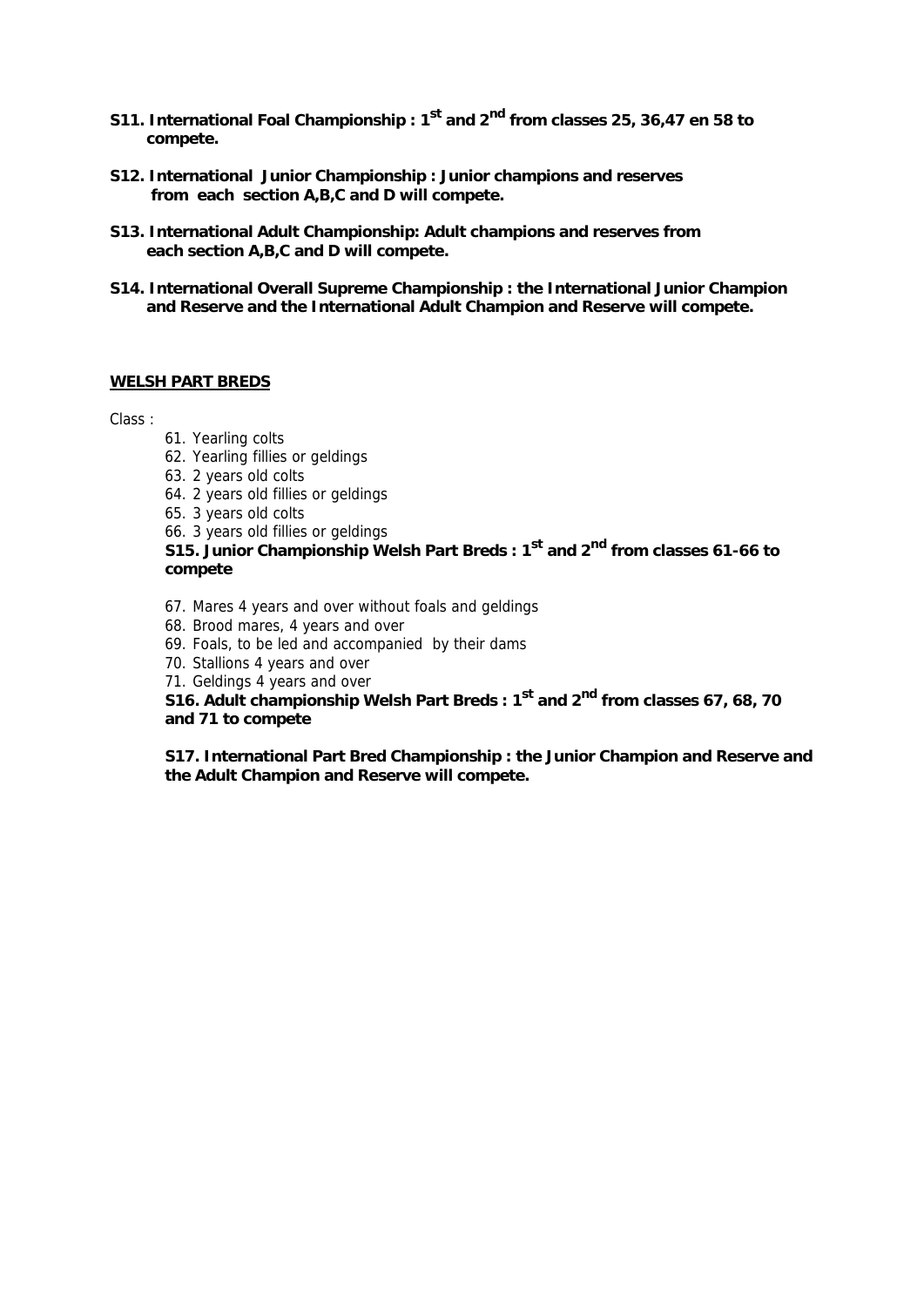## **GENERAL CONDITIONS**

- 1. All entries must be registered, or in the case of foals be eligible for registration, with the Welsh Pony & Cob Society or one of her recognised daughter societies. Animals registered with a daughter society must have a pedigree which can be traced back to sires and dams exported from the United Kingdom with export certificates. All ponies must have a passport (except foals under 7 months old and accompanied by their dams).
- 2. The definition of Pure Bred Sections is in accordance with the Rules and Regulations approved by the Welsh Pony & Cob Society. Part Breds must have a minimum of 12.50% registered Welsh Blood and must be registered with the appropriate Overseas Welsh Society or the Part Bred Welsh Register.
- 3. Foals must be led and accompanied by their dams in the show ring. No foals under three weeks old. Brood mares should be accompanied by their own foal. A barren mare is a mare which will not produce a foal in the current year.
- 4. Three year old mares with a foal at foot are excluded from participating in this show.
- 5. Should any entry appear unsound, it shall be examined by the Show's Veterinary Surgeon and if in his opinion the pony is unsound, it shall be withdrawn from competition. Should any entry be found to be suffering from any contagious or infectious disease, it shall be removed into isolation at the request of the Veterinary Surgeon.
- 6. The judges' decisions are final.
- 7. Objection shall be made within 30 minutes of the termination of the class, in writing, with the objector's full name and address, and lodged at the Secretary's Office, together with the sum of 50€. All deposits shall be returned if the objection is sustained, or forfeited if the objection is found to be frivolous or incorrect in any detail.
- 8. The Show Committee accepts no responsibility whatsoever for any loss, injury or damage to any person, animal or property on the Showground, in the stables, car parks and their approaches.
- 9. It is a condition of entry that all exhibitors shall indemnify the show and its officials against all actions, proceedings, claims, etc. in relation to or arising out of his/her entries in the show.
- 10. The use of any substance to influence the tail carriage is prohibited.
- 11. All ponies, regardless of origin, can be subject to veterinary inspection on arrival at the Showground. The Show Committee reserves the right to 'dope test' any animal to ascertain the presence of any 'prohibited substance'. If the test is positive, the pony is not allowed to come into the ring to participate.
- 12. Equine Influenza: it is recommended that all ponies, other than foals have received a full course of Equine Influenza vaccination within 12 months prior to the show.
- 13. No person may enter or show a pony or cob under a judge, who is known to have bred, owned, sold or produced that pony or cob. All ridden or driven entries must be 4 years old and over. All stallions must be licensed (approved) in accordance with the regulations in their own country, in order to be allowed to enter in In-hand classes. (For exhibitors from abroad, it must be checked by the representative of their own Society).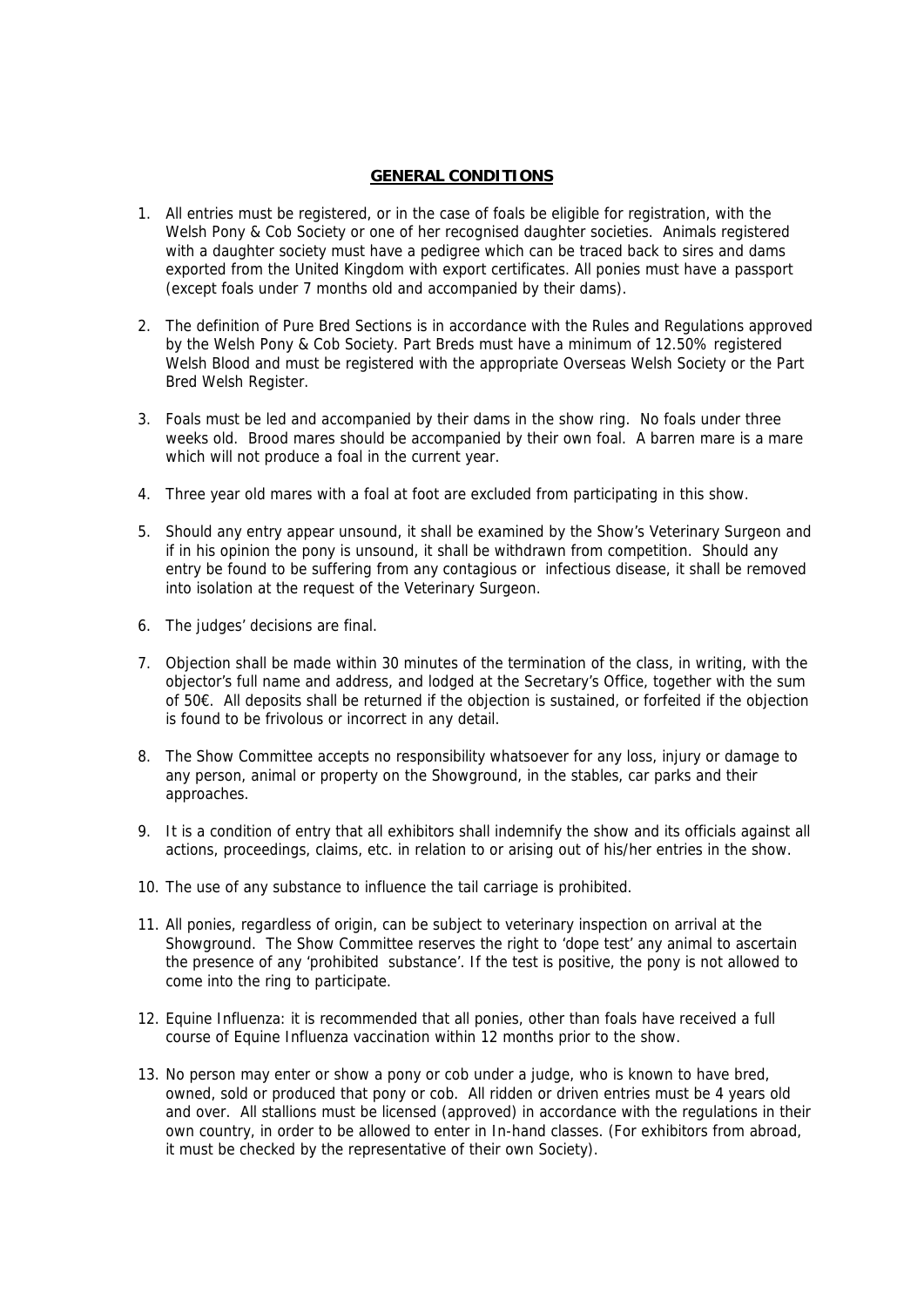- 14. In the 'Leading Rein' or 'First Ridden' classes, there are no stallions allowed.
- 15. The Show Committee reserves the right to cancel, combine or divide any class according to the number of entries received, to return or refuse any entry and to appoint substitutes for a judge, who may be unavoidably prevented from officiating.
- 16. Hard hats must be worn whilst mounted on the Showground. All competitors Ridden, Driven or exhibiting in In-hand classes must be correctly and tidily dressed. No spurs to be worn in the ridden classes. A whip or stick with a maximum length of 75 cm may be used.
- 17. Ponies may be trimmed only within the Welsh Pony and Cob Society specifications. Manes should not be plaited and tails should not be braided, with the exception of Part Bred ponies. Deliberate changes to the original markings of an animal will not be allowed.
- 18. Only 1 (one) person (= pony handler) shall be accompanying a pony or cob in the show ring for the In-Hand classes.
- 19. Exhibitors shall be responsible for the behaviour and conduct of their assistants or grooms. All persons in charge of exhibits shall be subject to the orders of the stewards and judges.
- 20. Animal behaviour : when an unruly animal is likely to cause an accident, the judge has the power to ask that the animal leaves the ring.
- 21. Dogs must be kept under control and on leads at all times and to be kept away from the show rings.
- 22. No fires to be lit or barbeques to be held in the horse box lines or in the caravan park.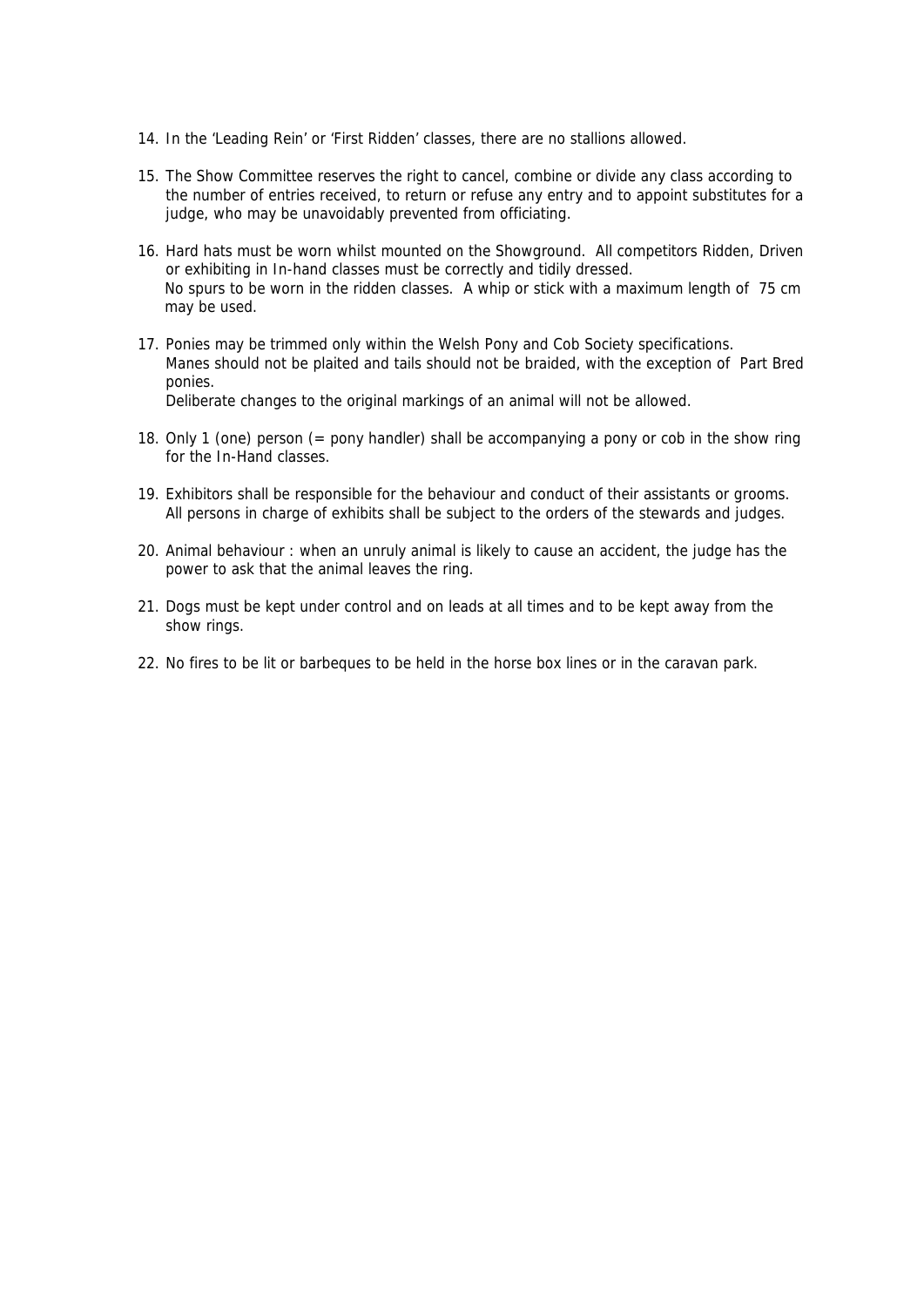## **Further information for exhibitors**

- 23. Class times as published are approximate ! All relevant information, together with revised timetable, maps, etc. will be sent to the exhibitors with their confirmation of entry.
- 24. Information about Veterinary & Health regulations that are necessary for the outward and return journey, may be obtained from the responsible authorities in exhibitors' country. Anyway a passport will be obliged for all animals. Exhibitors from E.U.-countries will only need a so called "Veterinary Health Certificate" according E.U.-regulations, to be obtained from their vet.

Exhibitors from non-E.U.-countries are required to check for any additional or necessary regulations.

- 25. Caravans, tents and lorries may be put **free** on the showground. Water, electricity and showers available next to the showground and the stables.
- 26. A list of hotels and other accommodation is included in this schedule.
- 27. Stables may be booked for the whole period of the show (Wednesday August  $19^{th}$  -Sunday 23rd August –afternoon) at the price of 90€. Extra straw and hay will be available on demand and must bee paid separately. Please make your application on your entry form. **It is not allowed to make own stables or to put fences next to your lorry to put the ponies into it (for safety-reasons).**
- 28. All entries must be made on the official ENTRY FORM (together with a copy of the Registration certificate) and must be sent with the correct fees to reach the Show Secretary before the closing date for same. EXHIBITORS FROM ABROAD must submit their entry forms and payment to the Representatives of their own Societies!!! They in turn must check the entries for correctness and make payment in Euro's to RABOBANK

F.a.o.Nederlands Welshpony en Cobstamboek Postbus 156, 3840 AD HARDERWIJK The Netherlands IBAN: NL07RABO0393132005 BIC: RABONL2U

**ENTRY FEES :** 25€ for all classes except foals. 15€ for foals.

- 29. No substitution of entries will be allowed !
- 30. We hope that all exhibitors will join us for a get-together- buffet-party (inclusive beverages) with music and dance on the Saturday evening, which will be held on the location of the Showground. The price is 35€ /adult and 25€/child up to 12 yrs.
- 31. Catalogues will be available on the Showground from 10.00 a.m. Thursday 20<sup>th</sup> August onwards at 10€, both for exhibitors and visitors.
- 32. The Showground will be open from Thursday 20th August morning (10 o'clock), until Sunday 23<sup>rd</sup> August afternoon.
- 33. The Showground has toilets and free hot showers, etc. available at all times from Wednesday 19th August onwards. There will also be a restaurant on the showground where breakfast, lunches, drinks and snacks can be purchased.
- 34. There will be no cash prizes. Special rosettes produced for the occasion will be awarded, as well trophies.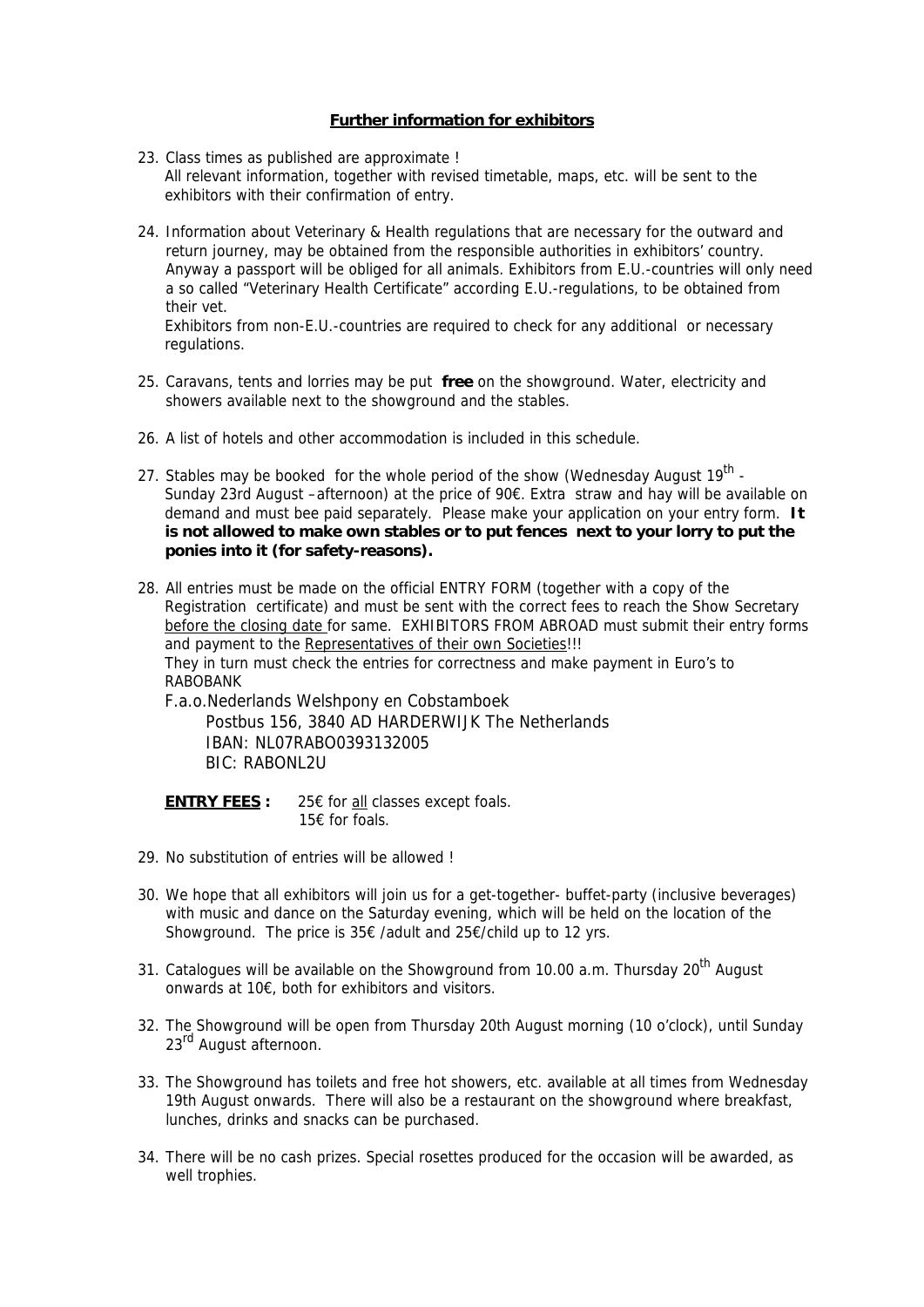- 35. Advertisements in the catalogue may be obtained by applying on the Entry Form at a price of 175€ for a full color page,150€ for a full page (black white) and 60€ for ½ page (black white) and 100€ full color ½ page.
- 36. Ponies for sale may be marked in the catalogue for 5€. Please indicate on Entry Form and pay in full.
- 37. During the Welsh Event a high flyer sale will be held. Auctioneer Brightwells Hereford. Ponies which are entered for the International Show can be entered for this sale. Fill in the entry form.

## **CLOSING DATE : JUNE 20th 2009**

## **LATE ENTRIES OR TELEPHONE ENTRIES WILL NOT BE ACCEPTED !!!!**

## **PLEASE SUBMIT YOUR ENTRY FORM TO THE SHOW SECRETARY:**

NWPCS OFFICES PO BOX 156 NL 3840 AD HARDERWIJK The NETHERLANDS WWW.WELSH50.NL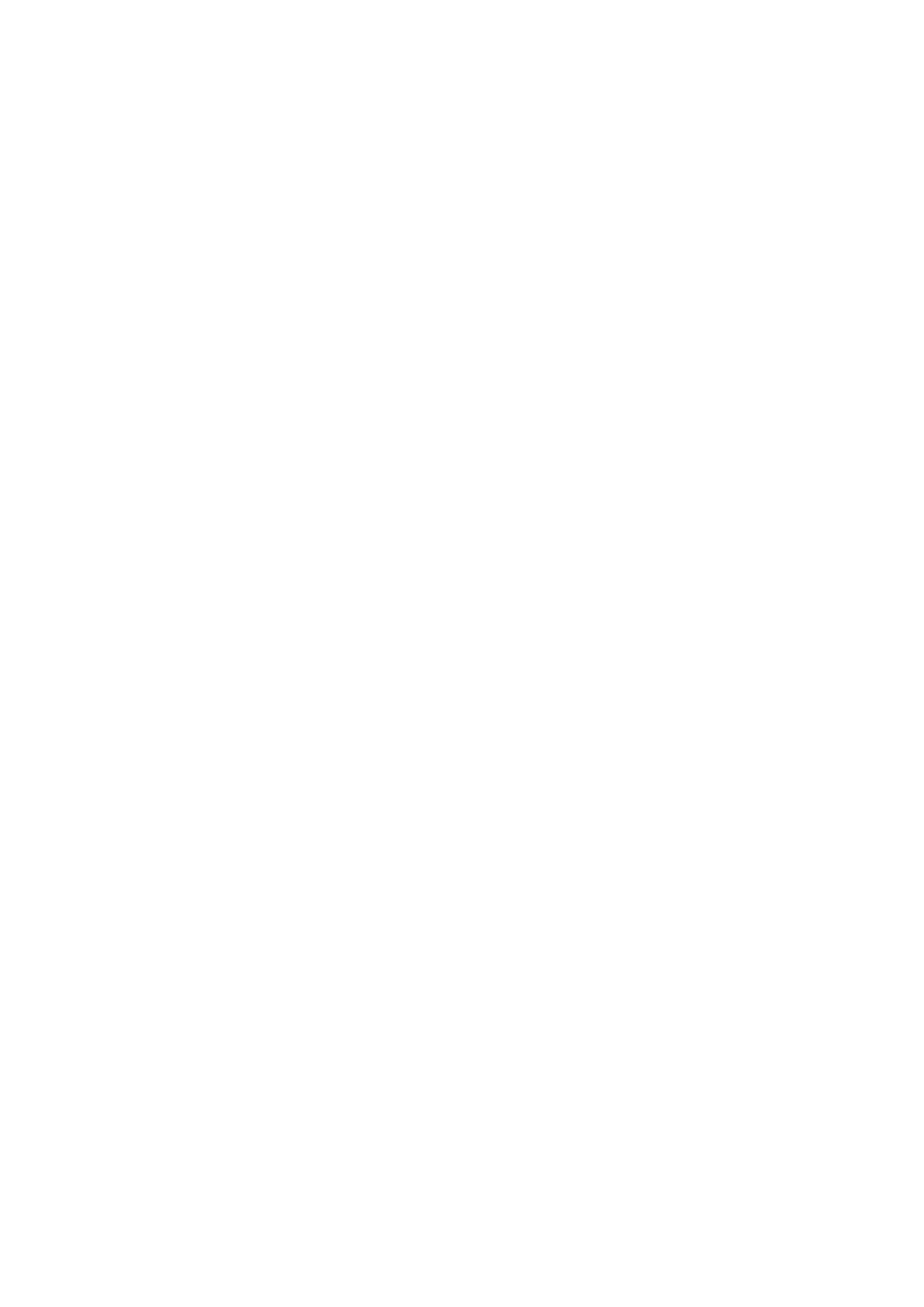# **ENTRY FORM INTERNATIONAL SHOW ON AUGUST 20th, 21st and 22nd, 2009**

## **Closing date : 20.06.2009**

| Section                     |                                                        | % welsh blood (only PB)  Date of Birth :                         |  |
|-----------------------------|--------------------------------------------------------|------------------------------------------------------------------|--|
| Sex                         | Colour                                                 | Height in cm                                                     |  |
|                             |                                                        | For Sale Yes/no With foal: Yes/no Foal to be entered separately! |  |
|                             |                                                        | Registration n° :                                                |  |
|                             |                                                        | Registration n° :                                                |  |
|                             |                                                        | Registration n° :                                                |  |
|                             |                                                        |                                                                  |  |
|                             |                                                        |                                                                  |  |
|                             |                                                        |                                                                  |  |
|                             |                                                        |                                                                  |  |
|                             |                                                        |                                                                  |  |
| <b>E-mail address:</b>      |                                                        |                                                                  |  |
|                             | The above horse is entered for the following classes : |                                                                  |  |
| Breeding class n° :         |                                                        |                                                                  |  |
|                             |                                                        |                                                                  |  |
| Competition class n° :      |                                                        | Date of Birth :                                                  |  |
| Full name of rider/driver : |                                                        | Date/Signature :                                                 |  |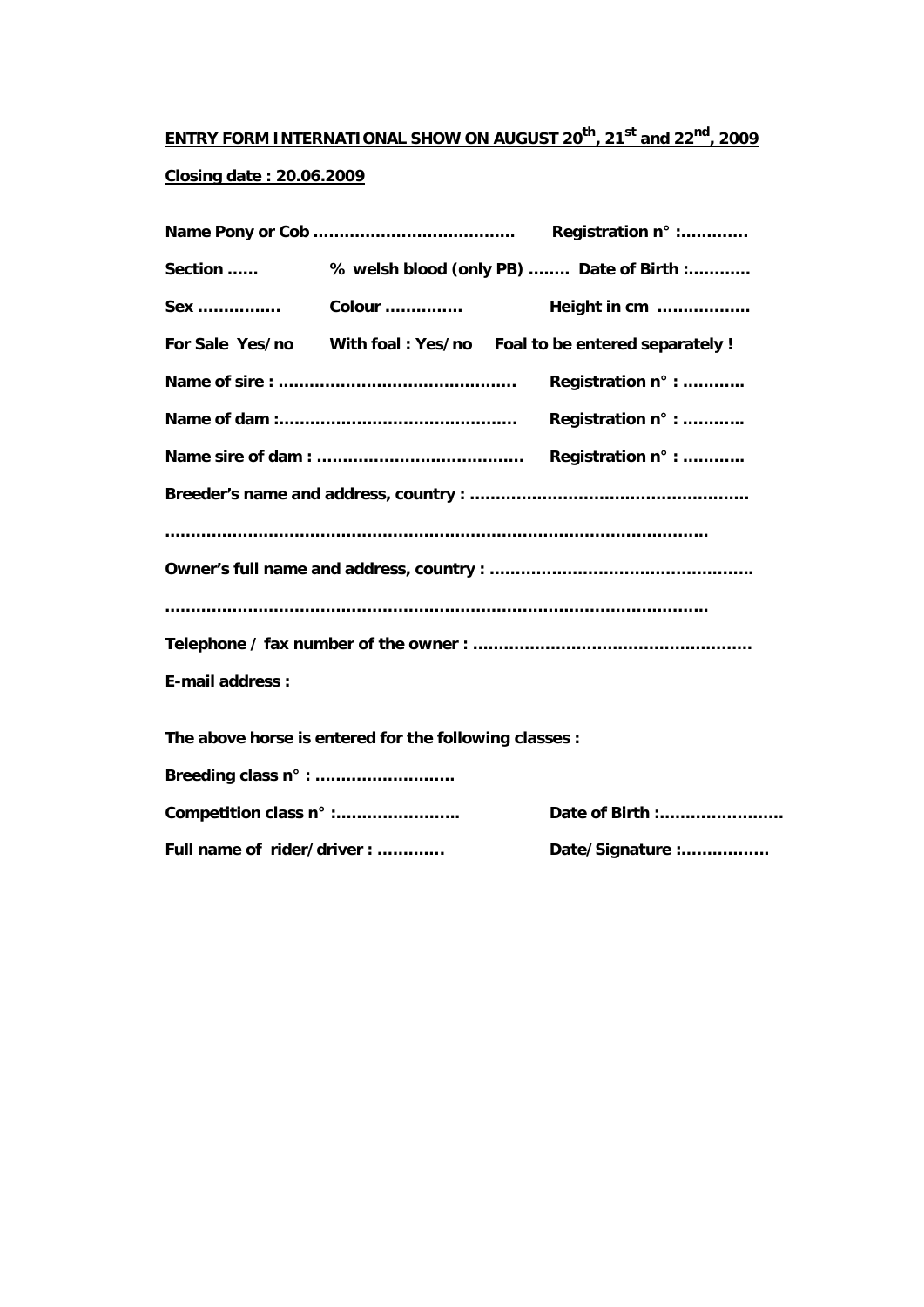**ENTRY FORM Arrival date :………………………….. August 2009 Approx. time …………. h Departure date :………………………. August 2009 Stabling needed : …………... stables . Please tick here if do NOT want straw.**  Total cost: Entry fee Pony/Cob  $\therefore$  x Eur. 25 =  $\in$ Entry fee Foal  $\therefore$  X Eur. 15 =  $\epsilon$ Stabling  $\ldots$  x Eur. 90 =  $\in$  Camping facilities (free Yes/No) Catalogue  $\qquad \qquad ... \times \text{Eur. 10} = \text{\textsterling} ...$ Ponies for Sale  $\therefore$  X Eur. 5 =  $\epsilon$  ... Ponies for the sale  $\therefore x \in 40, - \dots = \in \dots$ Advertissement black white full page  $x \in \{150\}$ .  $y = 6 \dots$ Advertissement Full color full page  $\cdots$   $x \in 175$ ,  $= \epsilon$  .... Advertissement black white  $\frac{1}{2}$  page  $\ldots$   $x \in 75,$  =  $\in$  ...... Advertissement full color full page  $\therefore$  x  $\in$  100.-- =  $\in$  ...... Tickets buffet- party Adults  $x \in 35, -2 = 6, ...$ Children under 12 ….  $x \in 17,50 = \epsilon$  ….. Donation WARCHILD  $\begin{bmatrix} 1 & 0 & 0 \\ 0 & 1 & 0 \\ 0 & 0 & 0 \end{bmatrix}$  ....  $X \in 2,50 = \epsilon$ .........

**TOTAL : To be paid before 20<sup>th</sup> June 2009**  $=$  $\epsilon$ 

 **I enclose a copy of registration certificates for each pony entered. I hereby Certify that details given on the exhibit(s) are correct.**  I have read the rules of the 16<sup>th</sup> International Welsh Show and agree to abide by **them.** 

Entry form to arrive at the Show Secretary before June 20<sup>th</sup> 2009. Date :

Name and signature :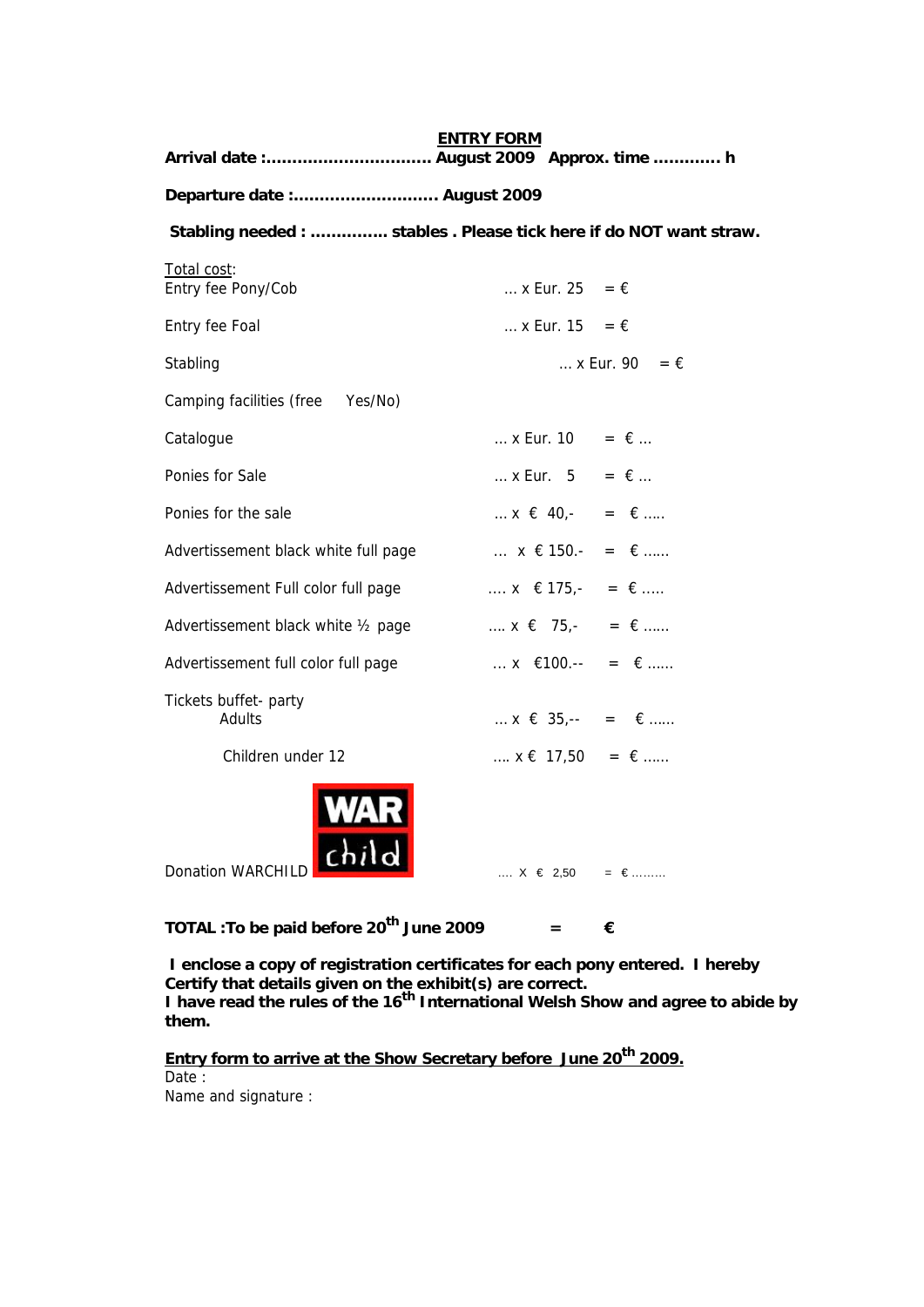### **How to reach the showground and accommodation ?**

## **SHOWGROUND: Gert van den Hoorn Asselseweg 35 KOOTWIJK NEDERLAND**

## **Address details**

Paardensportcentrum Gert van den Hoorn Asselseweg 35 3775 KV Kootwijk

Tel: 0031 577-456220 Fax: 0031 577-456900 Email: info@vandenhoornkootwijk.nl



#### **Directons**

From the east : A1 Apeldoorn - Amsterdam, junction 18 Kootwijk/Harderwijk Direction Kootwijk After 900 meters first street on the left: de Asselseweg

From the south: A50 Arnhem - Apeldoorn, Junction Deventer/Amersfoort (A1 direction Amersfoort) Junction18 Kootwijk/Harderwijk Direction Kootwijk After 900 meters first street on the left: de Asselseweg

From the west: A1 Amsterdam - Apeldoorn, junction 18 Kootwijk/Harderwijk Direction Kootwijk After 900 meters first street on the left: de Asselseweg